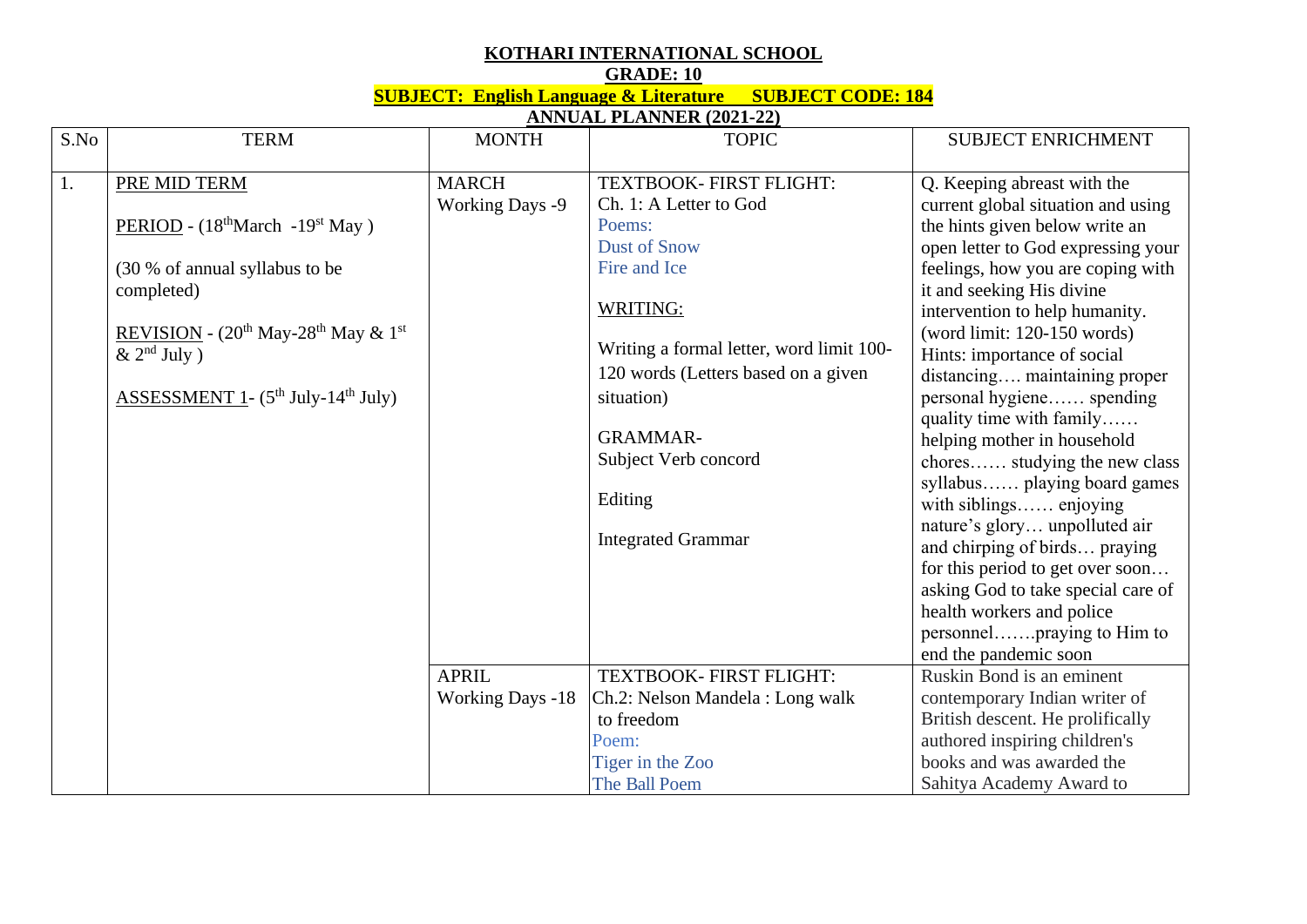|  |                         |                                                                                                                                                                                                                                                  | honour his work of literature.<br>Prepare a timeline chart of Ruskin |
|--|-------------------------|--------------------------------------------------------------------------------------------------------------------------------------------------------------------------------------------------------------------------------------------------|----------------------------------------------------------------------|
|  |                         | FOOTPRINTS WITHOUT FEET                                                                                                                                                                                                                          | Bond's life and work. Add                                            |
|  |                         | Ch.1: A Triumph of Surgery                                                                                                                                                                                                                       | pictures to support your work                                        |
|  |                         | Ch.2: The Thief's Story                                                                                                                                                                                                                          |                                                                      |
|  |                         | <b>LANGUAGE SKILLS</b><br><b>READING:</b><br>Practice of unseen passages.<br>Objective type questions, MCQs.<br>Multiple Choice Questions based on a<br>Discursive passage of 400-450 words to<br>test inference, evaluation, and<br>vocabulary. |                                                                      |
|  |                         | <b>GRAMMAR-</b><br>Correct form of the verb                                                                                                                                                                                                      |                                                                      |
|  |                         | Word Order                                                                                                                                                                                                                                       |                                                                      |
|  |                         | Tenses                                                                                                                                                                                                                                           |                                                                      |
|  |                         | Omission                                                                                                                                                                                                                                         |                                                                      |
|  |                         | <b>Integrated Grammar</b>                                                                                                                                                                                                                        |                                                                      |
|  | <b>MAY</b>              | TEXTBOOK- FIRST FLIGHT:                                                                                                                                                                                                                          | You are Anmol/Aanya. You took                                        |
|  | <b>Working Days -18</b> | Ch.3: Two Stories about Flying                                                                                                                                                                                                                   | part in a medical camp organized                                     |
|  |                         | 1) His First Flight                                                                                                                                                                                                                              | in a remote village in Delhi by the                                  |
|  |                         | 2) The Black Aeroplane                                                                                                                                                                                                                           | Health Club of your school. You                                      |
|  |                         |                                                                                                                                                                                                                                                  | were surprised to find that most of                                  |
|  |                         | Poem:                                                                                                                                                                                                                                            | the people there had no awareness                                    |
|  |                         | How to Tell Wild Animals                                                                                                                                                                                                                         | about maintaining personal                                           |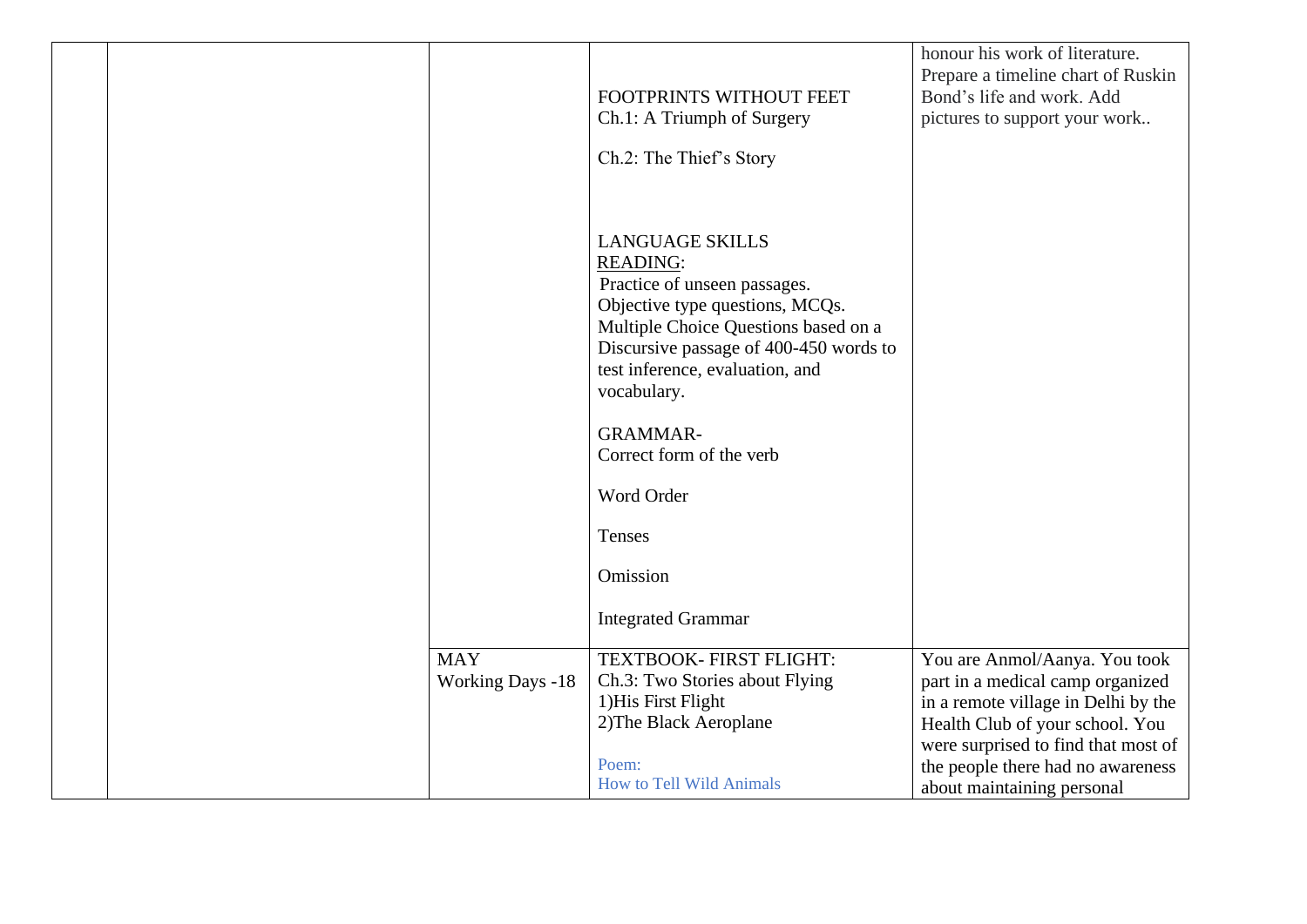|    |                                                                                                 |                                        | <b>Trees</b><br>FOOTPRINTS WITHOUT FEET<br>Ch.5: Footprints Without Feet<br><b>LANGUAGE SKILLS</b><br>WRITING:<br>Letter to the Editor<br>Formal letter related to COVID 19<br>situations | hygiene. Write a letter to the<br>Editor of a national daily in about<br>150-200 words, expressing your<br>concern and encouraging<br>youngsters to initiate such<br>campaigns in order to spread<br>awareness about health and<br>hygiene |
|----|-------------------------------------------------------------------------------------------------|----------------------------------------|-------------------------------------------------------------------------------------------------------------------------------------------------------------------------------------------|--------------------------------------------------------------------------------------------------------------------------------------------------------------------------------------------------------------------------------------------|
|    |                                                                                                 |                                        | <b>GRAMMAR-</b><br>Modals: Use of Can/Could<br>Shall/Should, Will/Would. must, ought<br>to, need to, have to, had to and their<br>negative forms                                          |                                                                                                                                                                                                                                            |
| 2. | <b>MID TERM</b><br>PERIOD - (15 <sup>th</sup> July- 3rd Sept)<br>(75 % of annual syllabus to be | <b>JULY</b><br><b>Working Days -21</b> | TEXTBOOK- FIRST FLIGHT:<br>Ch.4: From the Diary of Anne Frank<br>Poem<br>Fog                                                                                                              | Study the history and works of<br>"Anne Frank" and write about<br>difficulties faced by her in her life<br>during the holocaust.                                                                                                           |
|    | completed)<br>REVISION - $(6thSept-17th Sept)$                                                  |                                        | FOOTPRINTS WITHOUT FEET<br>Ch.6: The Making of a Scientist<br>Ch.7: The Necklace                                                                                                          |                                                                                                                                                                                                                                            |
|    | $ASSESSMENT$ 2 - (20 <sup>th</sup> Sept-30 <sup>th</sup> Sep)                                   |                                        | <b>LANGUAGE SKILLS</b><br><b>READING</b><br>Comprehension passage- Discursive<br>passages (400-450) words to test                                                                         |                                                                                                                                                                                                                                            |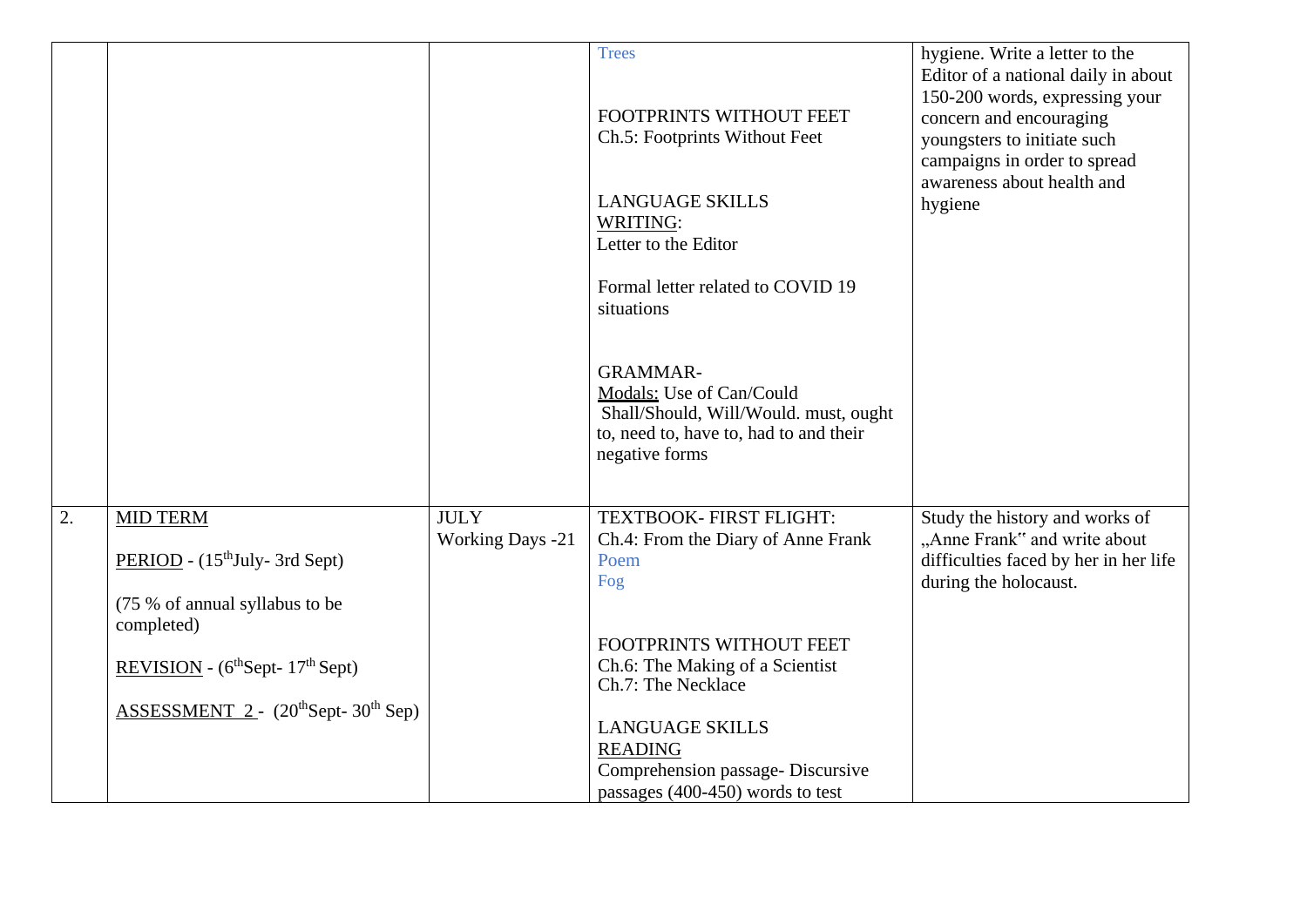|  |                                          | inference evaluation and vocabulary                    |                                                                          |
|--|------------------------------------------|--------------------------------------------------------|--------------------------------------------------------------------------|
|  |                                          | <b>GRAMMAR-</b>                                        |                                                                          |
|  |                                          | <b>Integrated Grammar</b>                              |                                                                          |
|  | <b>AUGUST</b><br><b>Working Days -20</b> | TEXTBOOK- FIRST FLIGHT:<br>Ch.5: The Hundred Dresses-I | Write a sequel to The Hundred<br><i>Dresses</i> in 120 to 150 words. You |
|  |                                          | Ch.6: The Hundred Dresses-II                           | can think about Wanda's life in<br>the new city. Is it different from    |
|  |                                          | Poem:                                                  | living in Boggin Heights? Do the                                         |
|  |                                          | Amanda                                                 | children tease her there? Does<br>Wanda want to return to her old        |
|  |                                          | FOOTPRINTS WITHOUT FEET                                | home and be friends with Maddie                                          |
|  |                                          | Ch.8: The Hack Driver                                  | and Peggy?                                                               |
|  |                                          |                                                        |                                                                          |
|  |                                          |                                                        |                                                                          |
|  |                                          | <b>LANGUAGE SKILLS</b>                                 |                                                                          |
|  |                                          | <b>WRITING-</b> Analytical Paragraph word              |                                                                          |
|  |                                          | limit(100-120 words) based on a given                  |                                                                          |
|  |                                          | outline /data / chart / Cue/s                          |                                                                          |
|  |                                          | <b>GRAMMAR-</b>                                        |                                                                          |
|  |                                          | Reported Speech: Statements,                           |                                                                          |
|  |                                          | commands and requests, interrogative                   |                                                                          |
|  |                                          | sentences.                                             |                                                                          |
|  | <b>SEPTEMBER</b>                         | TEXTBOOK- FIRST FLIGHT:                                | Designing Graffiti Wall on the                                           |
|  | <b>Working Days-22</b>                   | Ch.7: Glimpses of India                                | Culture of Goa                                                           |
|  |                                          | Ch.9: Madam Rides the Bus                              | "Culture is the characteristics of a                                     |
|  |                                          |                                                        | particular group of people,                                              |
|  |                                          |                                                        | defined by everything from                                               |
|  |                                          |                                                        | language, religion, cuisine, social                                      |
|  |                                          | FOOTPRINTS WITHOUT FEET                                | habits, music and art." Work in                                          |
|  |                                          | Ch.9 : Bholi                                           | groups of five and each student                                          |
|  |                                          |                                                        | will design his/her material on a                                        |
|  |                                          | <b>LANGUAGE SKILLS: Revision</b>                       | separate A4 size sheet to be put up                                      |
|  |                                          |                                                        | on Graffiti Wall in the form of a                                        |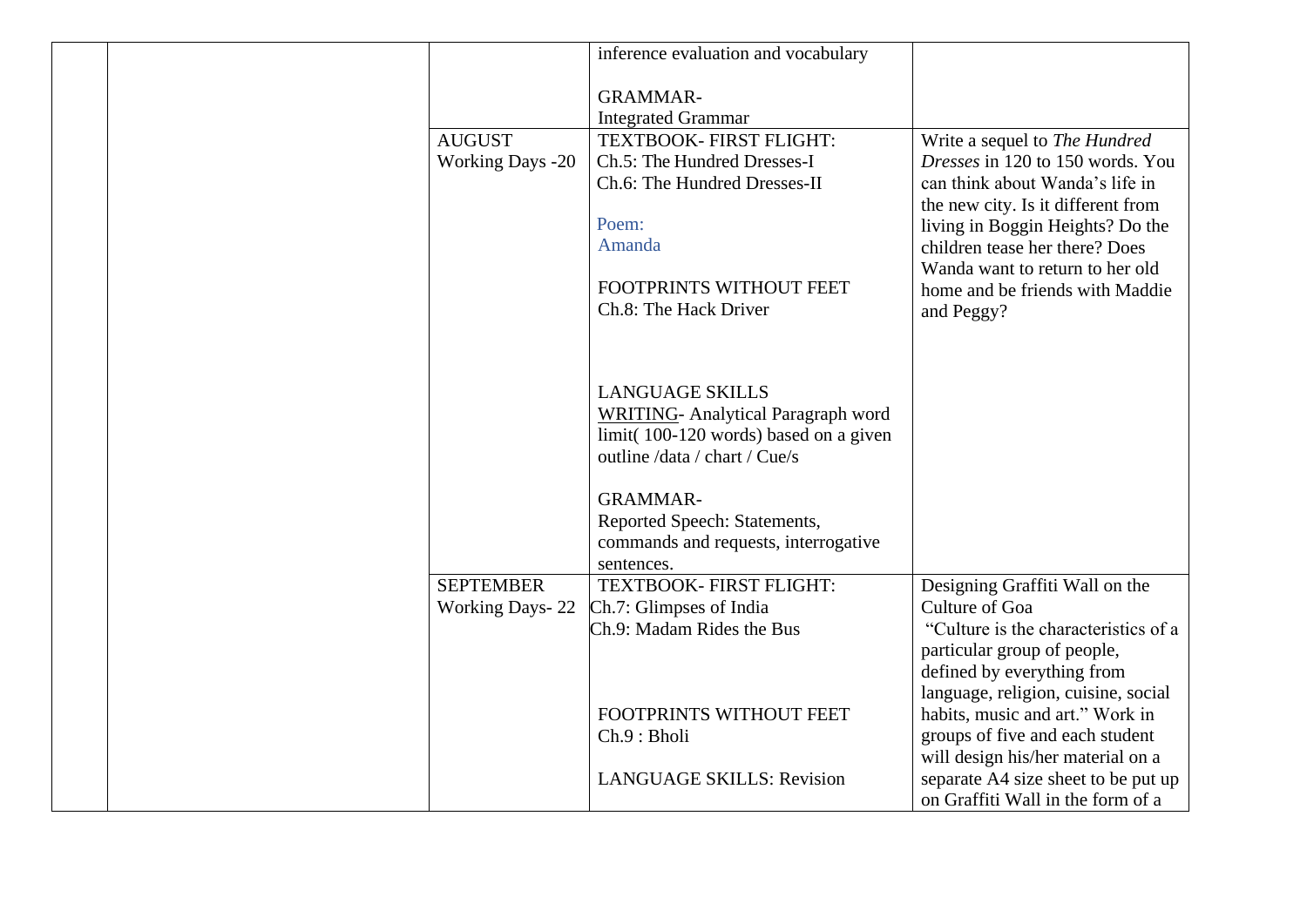|                |                                                                                                                                                                                                            |                                           | WRITING:<br>Letter to the Commissioner of Municipal<br>Corporation about potholed and broken<br>roads in the colony.<br><b>GRAMMAR-</b><br><b>Integrated Grammar</b>                                                                                                        | collage. The Graffiti wall should<br>include write up, drawings and<br>pictures on the following: •<br>Cuisine • Festivals • Art, dance<br>and music • Traditional dresses •<br>Languages spoken etc                                                                                                                                          |
|----------------|------------------------------------------------------------------------------------------------------------------------------------------------------------------------------------------------------------|-------------------------------------------|-----------------------------------------------------------------------------------------------------------------------------------------------------------------------------------------------------------------------------------------------------------------------------|-----------------------------------------------------------------------------------------------------------------------------------------------------------------------------------------------------------------------------------------------------------------------------------------------------------------------------------------------|
| S.No           | <b>TERM</b>                                                                                                                                                                                                | <b>MONTH</b>                              | <b>TOPIC</b>                                                                                                                                                                                                                                                                | <b>SUBJECT ENRICHMENT</b>                                                                                                                                                                                                                                                                                                                     |
| $\mathfrak{Z}$ | POST MID TERM<br>$PERIOD - (1stOct-24th Nov)$<br>(100 % of annual syllabus to be<br>completed)<br>REVISION $-$ (25 <sup>th</sup> Nov-8 <sup>th</sup> Dec)<br>ASSESSMENT $3 - (10^{th}$ Dec $-21^{st}$ Dec) | <b>OCTOBER</b><br><b>Working Days -16</b> | TEXTBOOK- FIRST FLIGHT:<br>Ch. 8: Mijbil the Otter<br>Ch.10: The Sermon at Benaras<br>Poem:<br><b>Animals</b><br>FOOTPRINTS WITHOUT FEET<br>Ch.3: The Midnight Visitor<br>Ch.4 : A Question of Trust 3<br><b>LANGUAGE SKILLS</b><br>Revision<br><b>GRAMMAR-</b><br>Revision | Research and write on the<br>following points on A-4 size<br>sheets. Also add pictures to<br>support your research.<br>• Where Buddhism was founded<br>• Buddha's early life<br>• Four Noble Truths<br>• The religion that Buddhism<br>borrows mostly from<br>• The number of days the Buddha<br>meditated in order to reach<br>Enlightenment |
|                |                                                                                                                                                                                                            | <b>NOVEMBER</b><br>Working Days -<br>18   | TEXTBOOK- FIRST FLIGHT:<br>Ch. 11: The Proposal<br>Poem:<br>Tale of Custard the Dragon<br>For Anne Gregory<br>FOOTPRINTS WITHOUT FEET<br>Ch. 10 The Book That Saved The Earth                                                                                               | Write all the poetic Devices used in<br>the poem "Tale of Custard the<br>Dragon" with examples.<br>Use different colour pencils to<br>highlight them.                                                                                                                                                                                         |